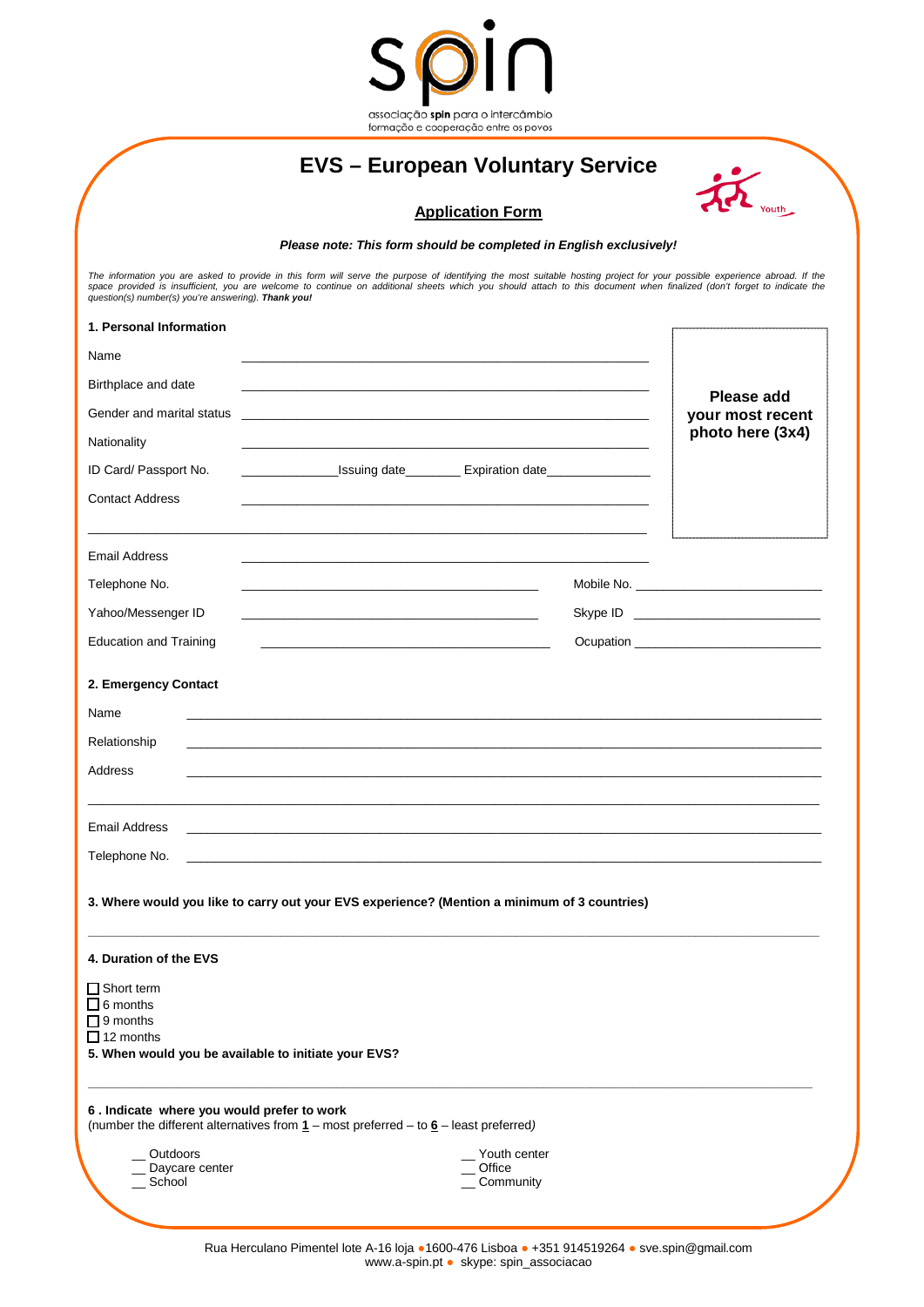|                                                                                                                                                                                                    |                                |                                   |         | formação e cooperação entre os povos |                                         |                     |  |
|----------------------------------------------------------------------------------------------------------------------------------------------------------------------------------------------------|--------------------------------|-----------------------------------|---------|--------------------------------------|-----------------------------------------|---------------------|--|
|                                                                                                                                                                                                    |                                |                                   |         |                                      |                                         |                     |  |
| 7. Indicate your preference from the following possibilities for your voluntary service period abroad<br>(number the different alternatives from $1$ – most preferred – to $10$ – least preferred) |                                |                                   |         |                                      |                                         |                     |  |
| _ Disability                                                                                                                                                                                       | _ Anti-drugs / substance abuse |                                   |         |                                      |                                         |                     |  |
| _ Children and/or youth<br>_Gender equality                                                                                                                                                        |                                | _ Social exclusion<br>_Minorities |         |                                      |                                         |                     |  |
| _ Art and culture                                                                                                                                                                                  |                                |                                   |         |                                      | _ Heritage and environmental protection |                     |  |
| _ European awereness                                                                                                                                                                               |                                |                                   |         |                                      | _ Media and communications              |                     |  |
| 8. What are your main reasons for going abroad? And why did you apply with the European Voluntary Service?                                                                                         |                                |                                   |         |                                      |                                         |                     |  |
| 9. Have you ever done any volunteer work? (if so, indicate what, when and where)                                                                                                                   |                                |                                   |         |                                      |                                         |                     |  |
|                                                                                                                                                                                                    |                                |                                   |         |                                      |                                         |                     |  |
|                                                                                                                                                                                                    |                                |                                   |         |                                      |                                         |                     |  |
|                                                                                                                                                                                                    |                                |                                   |         |                                      |                                         |                     |  |
| 10. Describe the place where you live (town, city, village; urban/ rural/ industrial area, where it is located, population)                                                                        |                                |                                   |         |                                      |                                         |                     |  |
| 11. Have you completed your compulsory/basic education?<br>If you answered yes, what have you been working on since finishing it?                                                                  |                                |                                   |         | $\Box$ Yes<br>$\square$ No           |                                         |                     |  |
|                                                                                                                                                                                                    |                                |                                   |         |                                      |                                         |                     |  |
|                                                                                                                                                                                                    |                                |                                   |         |                                      |                                         |                     |  |
|                                                                                                                                                                                                    |                                |                                   |         |                                      |                                         |                     |  |
| 12. Which language(s) do you speak and/or understand (including your mother tongue)?                                                                                                               |                                | Understanding*                    |         |                                      |                                         |                     |  |
|                                                                                                                                                                                                    | Language                       | Listening                         | Reading | Spoken<br>interaction                | Speaking*<br>Spoken<br>production       | Writing*<br>Writing |  |
|                                                                                                                                                                                                    | English                        |                                   |         |                                      |                                         |                     |  |
|                                                                                                                                                                                                    | French                         |                                   |         |                                      |                                         |                     |  |
|                                                                                                                                                                                                    | German                         |                                   |         |                                      |                                         |                     |  |
|                                                                                                                                                                                                    |                                |                                   |         |                                      |                                         |                     |  |
| (*) Common European Framework of Reference for Languages - Check the appendix "Self Assessment Grid".                                                                                              |                                |                                   |         |                                      |                                         |                     |  |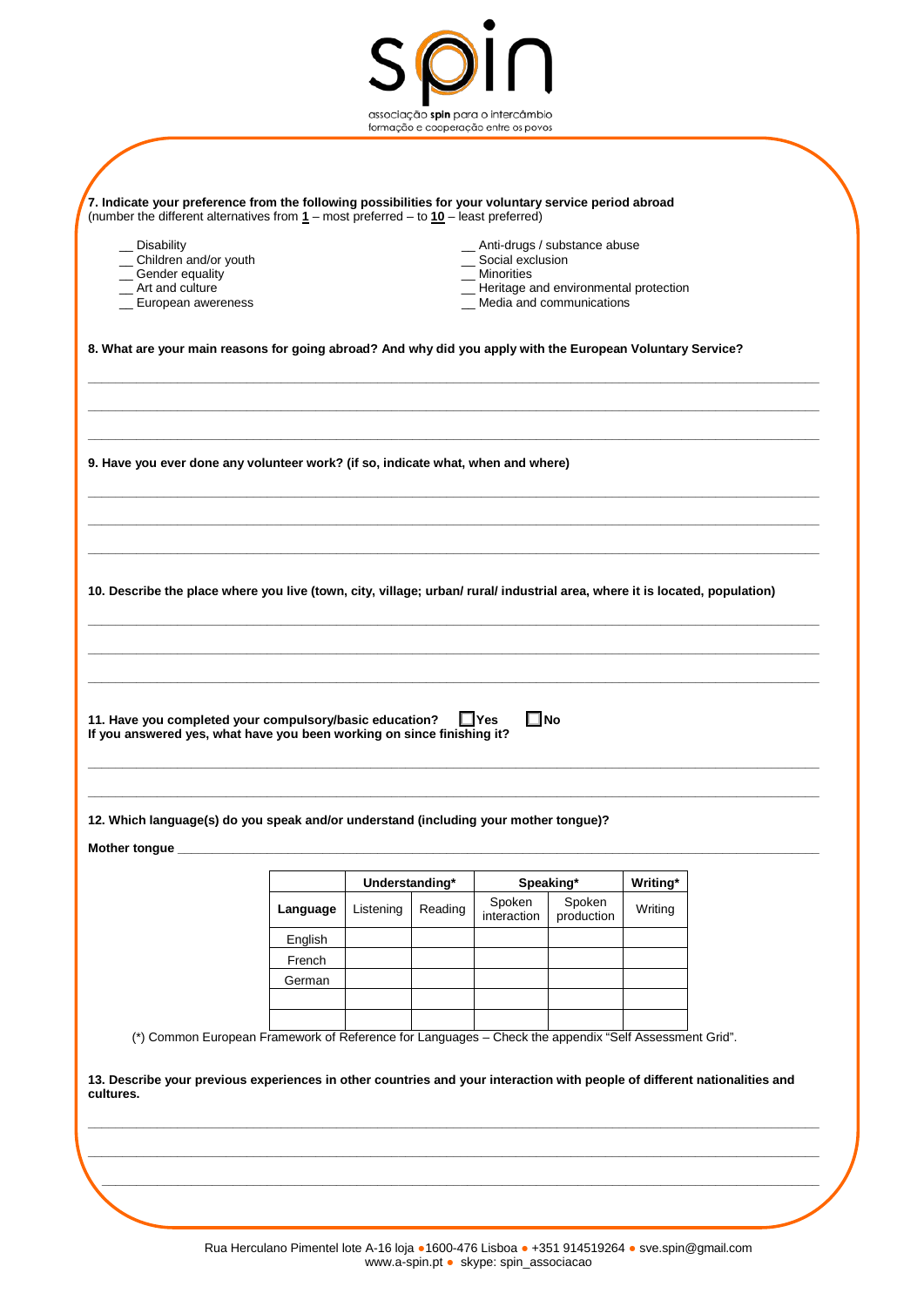

| 14. What are your hobbies?                                                                                                                                                                                                                                         |                                                     |
|--------------------------------------------------------------------------------------------------------------------------------------------------------------------------------------------------------------------------------------------------------------------|-----------------------------------------------------|
|                                                                                                                                                                                                                                                                    |                                                     |
|                                                                                                                                                                                                                                                                    |                                                     |
| $\square$ No<br>15. Do you smoke?<br>$\Box$ Yes                                                                                                                                                                                                                    |                                                     |
| 16. Do you have any special dietary requirements?<br>$\Box$ Yes<br>If yes, please specify                                                                                                                                                                          | $\square$ No                                        |
| 17. Do you have allergies?<br>$\Box$ Yes<br>$\square$ No<br>If yes, please specify                                                                                                                                                                                 |                                                     |
| 18. Add here any further information you think could be useful:                                                                                                                                                                                                    |                                                     |
|                                                                                                                                                                                                                                                                    |                                                     |
| Place & Date                                                                                                                                                                                                                                                       |                                                     |
| <b>Signature of volunteer</b>                                                                                                                                                                                                                                      | Signature of the sending organization's responsible |
| Please include the following documents:<br>• Photocopy of your ID Card/ Passport<br>• Curriculum Vitae in English<br>• Motivation letter (in English or in the language of the country you are applying to)<br>• Photocopy of the "European Health Insurance Card" |                                                     |
|                                                                                                                                                                                                                                                                    |                                                     |
|                                                                                                                                                                                                                                                                    |                                                     |